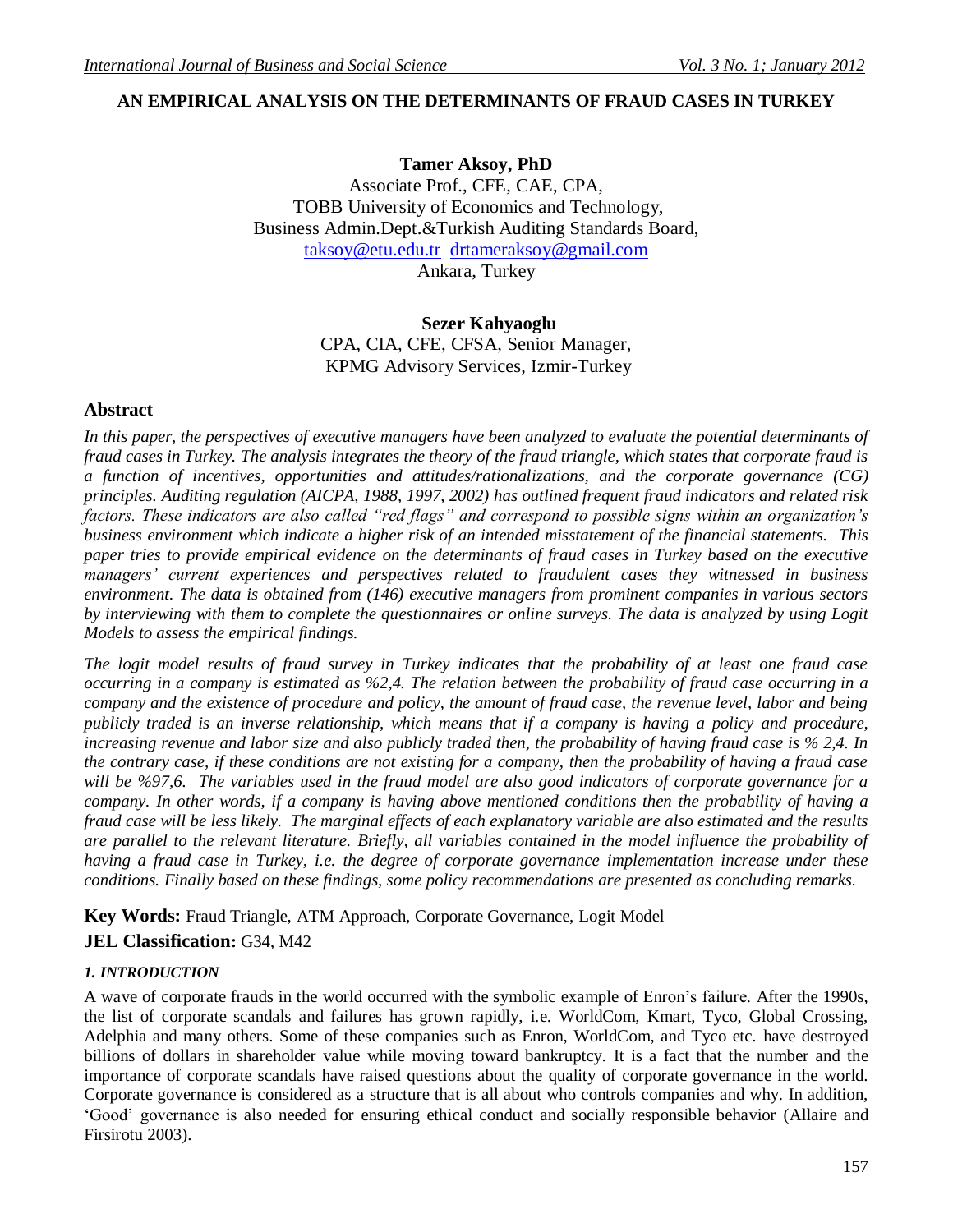In reality, it is argued that even if some of the corporate scandals occurred as a result of the financial market bubble burst in 2000, the extensive corporate misconduct and misreporting reveals also a failure of the auditing and corporate governance system. The objective of this paper is to analyze the executives' perspectives from various outstanding companies in Turkey regarding concept of fraud, prevention, detection and investigation and measures taken against fraudulent acts. We contribute to the existing literature by providing additional evidence on the situation in emerging markets, i.e. Turkey. The remainder of this paper is organized as follows: The next section presents our theoretical framework and relevant literature review, which is based on the fraud triangle and the Awareness Theory and Methodology (ATM) approach. The following sections discuss the data, research methodology and our empirical results. The last section presents a discussion (with limitations) and some directions for future research on Turkey.

## *2. THE THEORETICAL FRAMEWORK AND LITERATURE REVIEW*

In this paper, we are interested in the determinants of fraud cases. In this respect, the fraud risk assessment starts with a definition of fraud and the type of fraud facing organizations. The American Institute of Certified Public Accountants (AICPA) recommends guidance in its Statement of Auditing Standards (SAS No.99) for the auditor"s responsibilities to detect fraud that would have a material impact on the financial statements. This standard focuses mainly on financial statement and asset misappropriation schemes.

However, the standard does not provide a definition of fraud. Rather auditors are guided by the standard definitions of errors in financial statements.

On the other hand, there is an example of a professional standard applicable to fraud is proposed by the Institute of Internal Auditors (IIA). The IIA standards contain a section called "What is Fraud?"<sup>1</sup>. According to the IIA standard, fraud is perpetrated by a person knowing that it could result in some unauthorized benefit to him or her, to the organization, or to another person, and can be perpetrated by persons outside and inside the organization. After defining the fraud, it is important to make fraud risk assessment which is essential for analyzing the determinants of fraud cases. The fraud triangle is commonly accepted as the major process of identifying and assessing fraud risk. In the fraud theory, there needs to be rationalization, pressure, and opportunity for fraud to take place. The AICPA has referred to these three elements as the fraud risk factors or conditions of fraud, i.e. fraud triangle. The three elements of fraud triangle coexist at different levels within an organization and also influence each personality differently.

Therefore, the fraud risk assessment process must consider the fraud conditions as a whole. It is a fact that measuring the three elements of the fraud triangle is not easy. The audit process is expected to identify and understand how the fraud conditions lead to the likelihood of fraud. In practice, identifying the fraud condition is easier than measuring these elements. Vona (2008) argues that the audit process should be aware of the fraud condition; nevertheless ranking the three factors is highly subjective.

According to Vona (2008), fraud is like an ATM machine at a bank. Vona uses the ATM terminology, because both fraud and ATM are somehow intended to withdraw money. ATM machines are designed to enable users withdrawing money from banks.

Likewise, fraud is the withdrawal of funds from an organization. The funds may be embezzled directly, siphoned off through kickback schemes, or be the result of inflated costs due to bribery and conflict of interests. In addition, the ATM stands for awareness, theory, and methodology (ATM) to detect fraud (Vona 2008, 3-4). Understanding the ATM approach is important for successful internal auditors while discovering fraud cases and the major steps of ATM is explained at Appendix 1.

The ethical factor of numerous corporate scandals has been well established in the literature. For example, Zandstra (Zandstra 2002,16) hypothesizes that the fundamental rationale for Enron"s failure was a malfunction of the board of directors to behave in a morally and ethically responsible manner.

l

<sup>&</sup>lt;sup>1</sup> IIA provides guidance on "Auditor's Responsibilities Relating to Fraud Risk Assessment, Prevention, and Detection". The IIA standard states that internal auditors should have sufficient knowledge to identify the indicators of fraud, but they are not expected to have the expertise of a person whose primary responsibility is detecting and investigating fraud.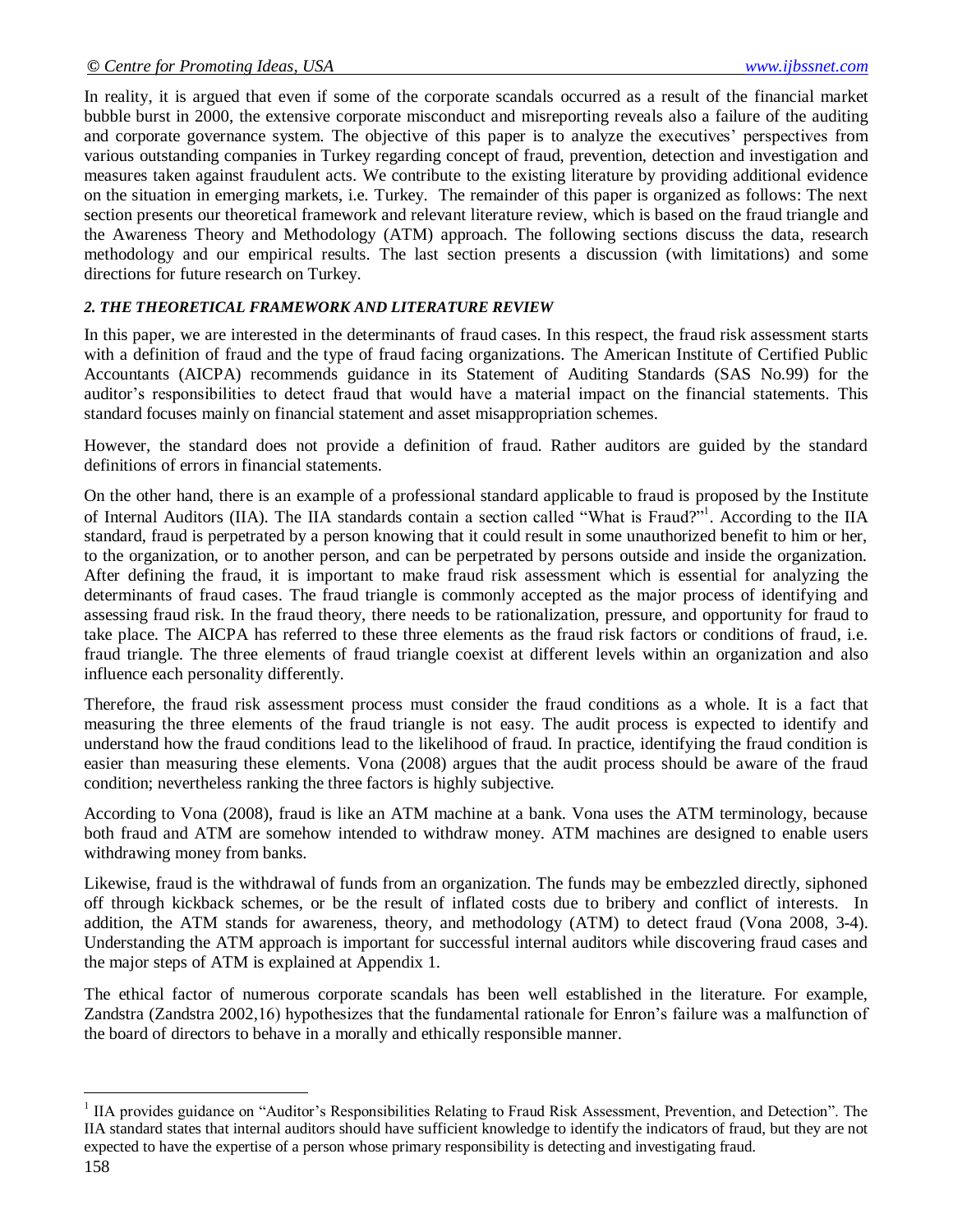An assessment of prior literature shows that the likelihood of committing fraud has typically been investigated by using financial and/or governance variables (For instance, Beasley (1996); Abbott et al. (2004); Kinney et al. (2004); Agrawal and Chadha (2005); Farber (2005); Srinivasan (2005); Erickson et al. (2006). We try to contribute to prior literature by analyzing the determinants of fraud cases in Turkey in the following section.

## *3. THE DATA AND METHODOLOGY*

The data is obtained from (146) executive managers from prominent companies in various sectors by interviewing with them to complete the questionnaires or online surveys. The overview of fraud risk survey\* indicates the following issues for Turkey. Among all participants; 93% of participants pointed out that fraud is a considerable issue of Turkey. 92% of participants pointed out that fraud is not a considerable issue for their company. 81% of participants pointed out that they have faced with fraud at least once throughout their career. 96% of participants pointed out that fraud cases would have a negative effect on employee"s morale and motivation. Although fraud risk levels differ in various sectors, it is an impending threat for all sectors and companies. As the most risky sectors and companies in terms of fraud questioned to the participants, construction, finance and health care sectors are stated in top three rows.

| Table 1.                                                                         | <b>Percentage</b> |
|----------------------------------------------------------------------------------|-------------------|
| The Overview of Fraud Risk Survey                                                | $(\%)$            |
| Fraud is a considerable issue of Turkey                                          | 93                |
| Fraud is not a considerable issue for their company                              | 92                |
| They have faced with fraud at least once throughout their career.                | 81                |
| Fraud cases would have a negative effect on employee's morale and<br>motivation. | 96                |

\*Source: (KPMG Turkey 2009), the survey was organized by KPMG and GfK marketing company and all the names in data are strictly confidential.

The brief summary of descriptive statistics based on the survey results are shown at Appendix 2. In this empirical work; the following variables are used in the model and the descriptive statistics are shown at Appendix 3.

*Number of fraud cases (FC)*: the number of fraud cases (FC) faced by the executive managers in Turkey as the dependent variable to test the probability of which factors influence the fraud cases in Turkey. Independent variables are as follows:

*The amount of fraud case (FA):* the probability of incurring financial loss for a company in case of experiencing a fraud case.

*The existence of policy (POL):* the probability of a company having a fraud policy.

*The existence of procedures (PRO):* the probability of a company having a written fraud procedure.

*The revenue of company (REV):* the revenue levels of the company that executive manager works.

*The labor force of company (LAB):* the number of workers in the company that executive manager works.

*The publicly traded company (PUB):* the company that executive manager works is publicly traded company.

The logistic model is used for econometric modeling. The logistic regression analysis is widely used as a reporting approach in social research results based on the analysis of data with a dichotomous dependent variable. The major reasons for preferring logistic regression models are clearly explained by various authors in the literature.

Aldrich and Nelson (1984); Hanushek and Jackson (1977); Maddala (1983) state that the logistic regression models are statistically more powerful than using simple linear regression (OLS) analysis. In addition, DeMaris (1995) noted that there are major difficulties of OLS analysis by using a linear function, with the assumption of independence between the predictors and the error term, and error heteroskedasticity, or non-constant variance of the errors across combinations of predictor values. This means that, applying a linear function is challenging because it leads to predicted probabilities outside the choice of 0 to 1. If the choice of distribution is not an important issue for modeling, then the logistic distributions and normal distributions will be alike in shape and suitable for empirical modeling purposes.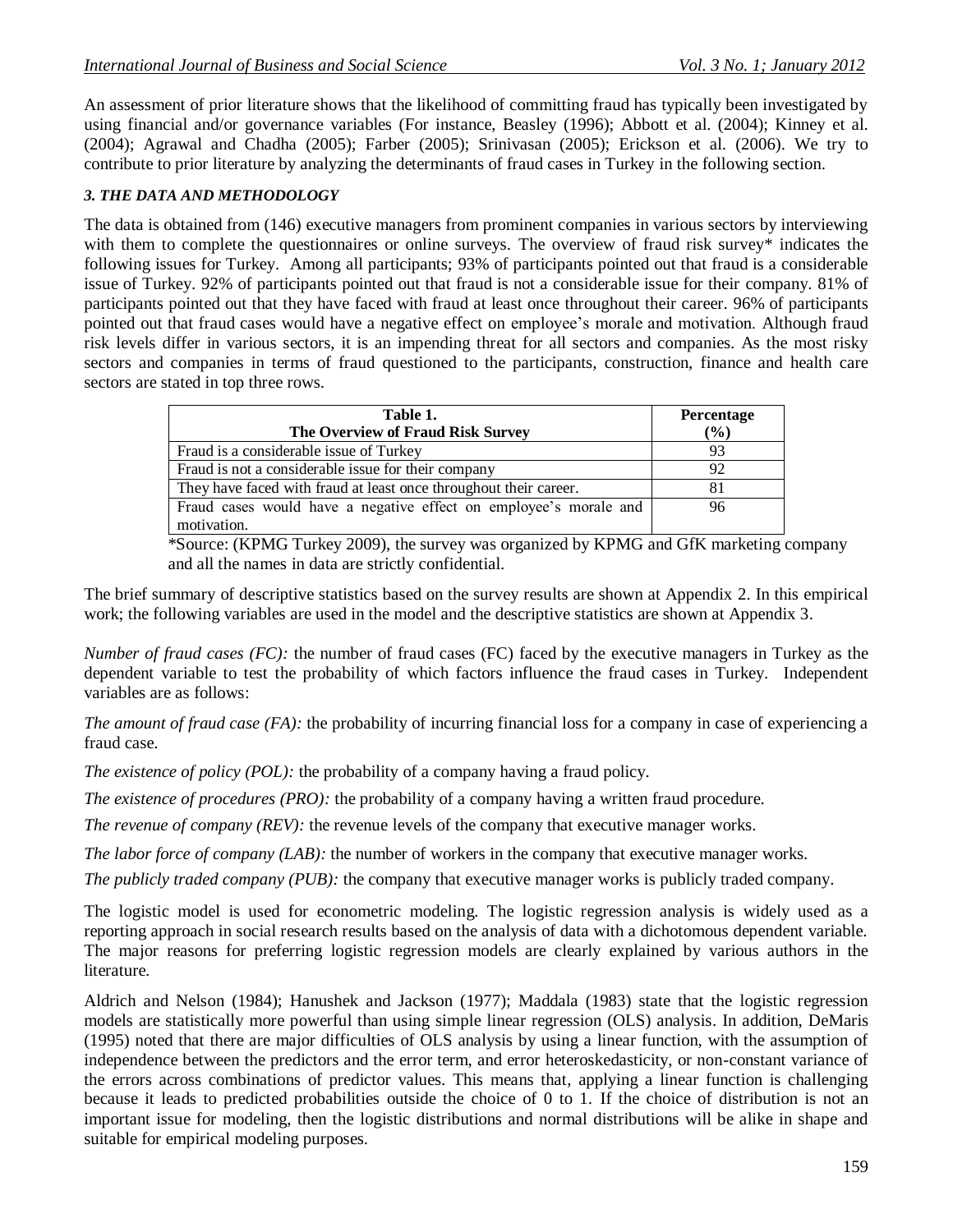In addition, logistic regression models are easy to interpret. Principally, the closed form of expression for logistic function is shown in equation 1 with the probability that  $Y = 1$ :

$$
P(Y=1) = \pi = \frac{\exp(\alpha + \sum \beta_k X_k)}{1 + \exp(\alpha + \sum \beta_k X_k)}
$$
(1)

In Equation 1, the exponential function (exp) always results in a number between 0 and infinity. The right-hand side of Equation 1 is always bounded between 0 and 1. To write the right-hand side of Equation 1 as an additive function of the predictors, the logit transformation on the probability  $\pi$  can be used. The logit transformation is  $\log [\pi/(1-\pi)]$ , where log refers to the natural logarithm. The term  $\pi/(1-\pi)$  is called the odds, and is a ratio of probabilities. The log odds takes any value between minus and plus infinity.

Hence, this means that it can be modeled as a linear function of the predictor set. Based on this explanation, the logistic regression model can be written as below Equation 2:

$$
\log\left(\frac{\pi}{1-\pi}\right) = \alpha + \beta_1 X_1 + \beta_2 X_2 + \beta_3 X_3 + \dots + \beta_k X_k
$$
\n(2)

According to DeMaris (1995) the maximum likelihood estimates have advantageous properties, for instance, in large samples; the regression coefficients are approximately normally distributed. In this way it will be possible to test each coefficient for significance by using a z test.

#### *4. EMPIRICAL FINDINGS*

Based on the survey results of (146) executive managers in Turkey, the logistic regression analysis is applied in E-views 6. The fraud model is estimated as follows:

$$
P = \frac{1}{1 + e^{-(-0.426FA - 0.387POL - 1.14PRO - 0.97PUB - 0.123REV - 0.66LAB)}} \approx 0.024
$$
\n(3)

The logit model results of fraud survey in Turkey indicates that the probability of at least one fraud case occurring in a company is estimated as %2,4. Hence, the coefficients of variables will be interpreted as the probability of a fraud case taking place in a company by logistic function analysis. In addition, the effect of each explanatory variable will be estimated by logit model.

The relation between the probability of fraud case occurring in a company and the existence of procedure and policy, the amount of fraud case, the revenue level, labor and being publicly traded is an inverse relationship, which means that if a company is having a policy and procedure, increasing revenue and labor size and also publicly traded then, the probability of having fraud case is % 2,4. In the contrary case, if these conditions are not existing for a company, then the probability of having a fraud case will be %97,6. This result supports the descriptive statistics of the survey explained above and also in Appendix 2.

The variables used in the fraud model are also good indicators of corporate governance for a company. In other words, if a company is having above mentioned conditions then the probability of having a fraud case will be less likely.

The marginal effects of each explanatory variable are also estimated as follows in Equation 4 and the results are parallel to the relevant literature. Briefly, these variables all influence the probability of having a fraud case in Turkey, i.e. the degree of corporate governance implementation increase under these conditions.

$$
P(1 - P) * FA = 0.024(1 - 0.024) * -0.426 = -0.009978
$$
  
\n
$$
P(1 - P) * POL = 0.024(1 - 0.024) * -0.387 = -0.0090
$$
  
\n
$$
P(1 - P) * PRO = 0.024(1 - 0.024) * -1.14 = -0.0027
$$
  
\n
$$
P(1 - P) * PUB = 0.024(1 - 0.024) * -0.97 = -0.0023
$$
  
\n
$$
P(1 - P) * REV = 0.024(1 - 0.024) * -0.123 = -0.0029
$$
  
\n
$$
P(1 - P) * LAB = 0.024(1 - 0.024) * -0.66 = -0.00154
$$
 (4)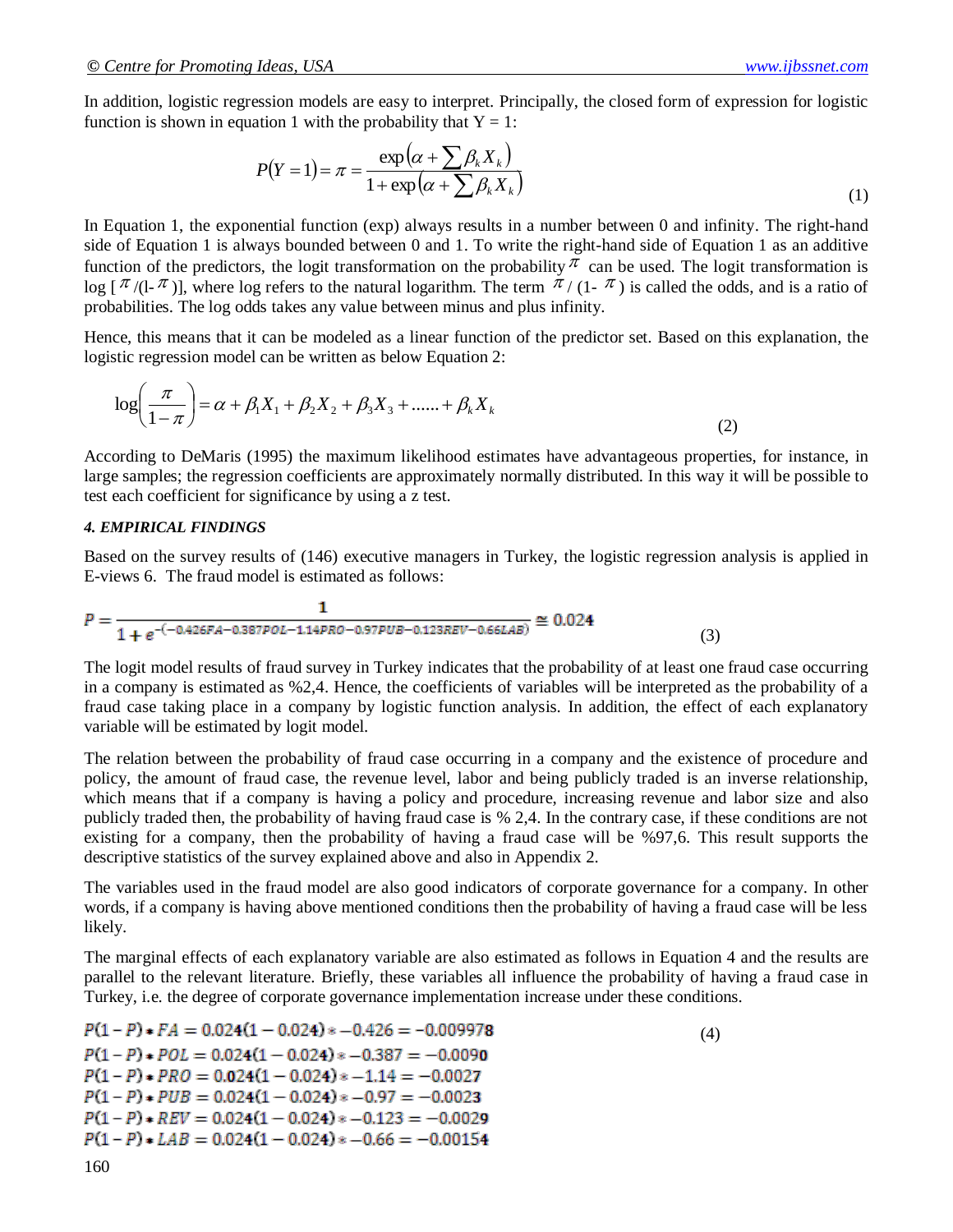## *5. CONCLUSION*

In this empirical work the probability of having fraud case and the factors affecting these fraud cases are analyzed by using logit model. In result, depending on the view of the executive managers in Turkey, fraud is a significant issue for Turkey. The overview of fraud risk survey indicates the following issues for Turkey. Among all participants; 93% of participants pointed out that fraud is a considerable issue of Turkey. 92% of participants pointed out that fraud is not a considerable issue for their company. 81% of participants pointed out that they have faced with fraud at least once throughout their career. 96% of participants pointed out that fraud cases would have a negative effect on employee's morale and motivation. The logit model results of fraud survey in Turkey indicates that the probability of at least one fraud case occurring in a company is estimated as %2,4.

The relation between the probability of fraud case occurring in a company and the existence of procedure and policy, the amount of fraud case, the revenue level, labor and being publicly traded is an inverse relationship, which means that if a company is having a policy and procedure, increasing revenue and labor size and also publicly traded then, the probability of having fraud case is % 2,4. In the contrary case, if these conditions are not existing for a company, then the probability of having a fraud case will be %97,6. The variables used in the fraud model are also good indicators of corporate governance for a company. In other words, if a company is having above mentioned conditions then the probability of having a fraud case will be less likely.

The marginal effects of each explanatory variable are also estimated and the results are parallel to the relevant literature. Briefly, all variables contained in the model influence the probability of having a fraud case in Turkey, i.e. the degree of corporate governance implementation increase under these conditions. Although fraud risk levels differ in various sectors, it is an impending threat for all sectors and companies. As the most risky sectors and companies in terms of fraud questioned to the participants, construction, finance and health care sectors are stated in top three rows. Companies should take necessary precautions to prevent fraud cases and also the probability of financial looses for their company. The major precautions may be adapting corporate governance principals to their company and having a written policy and procedures related to fraud risk assessment and awareness.

Companies which are publicly traded are less likely to have fraud cases and in Turkey. There is plenty of room for improving management style since there are mostly small and medium sized companies (SMEs) in Turkey owned by families. The family companies and SMEs should consider these empirical findings if they want to have a competitive advantage in such a global market. After the recent financial crisis, companies and the top management should be aware of their risk factors and how to cope with them in the long run. Fraud risk is one of the major risks most of the companies facing in Turkey and it worth having this issue in the agenda of top management.

### *6. REFERENCES*

- Abbott, L. J., S. Parker, and G. F. Peters. 2004. 'Audit committee characteristics and restatements', Auditing: A Journal of Practice and Theory 23(1), 69-87.
- Agrawal , A., and S. Chadha. 2005. 'Corporate governance and accounting scandals', Journal of Law and Economics 48(2), 371-406.
- AICPA. 1988. Statement on auditing standards (SAS) No.53: The auditor's responsibility to detect and report errors and irregularities, American Institute of Certified Public Accountants.
- AICPA. 1997. Statement on auditing standards (SAS) No.82:Consideration of fraud in a financial statement audit, American Institute of Certified Public Accountants.
- AICPA. 2002. Statement on auditing standards (SAS) No. 99: Consideration of fraud in a financial statement audit, American Institute of Certified Public Accountants.
- Aldrich, J. H., and Nelson, F. D. 1984. Linear probability, logit, and probit models, Thousand Oaks, CA: Sage. Begg, C.
- Allaire, Y., and Firsirotu, M. 2003. "Corporate governance and performance: The elusive link", Journal of Armand Bombardier Chair Working Paper, Montreal: University of Quebec.
- Beasley, M. S., .1996. 'An empirical analysis of the relation between the board of director composition and financial statement fraud', The Accounting Review 71(4), 443-465.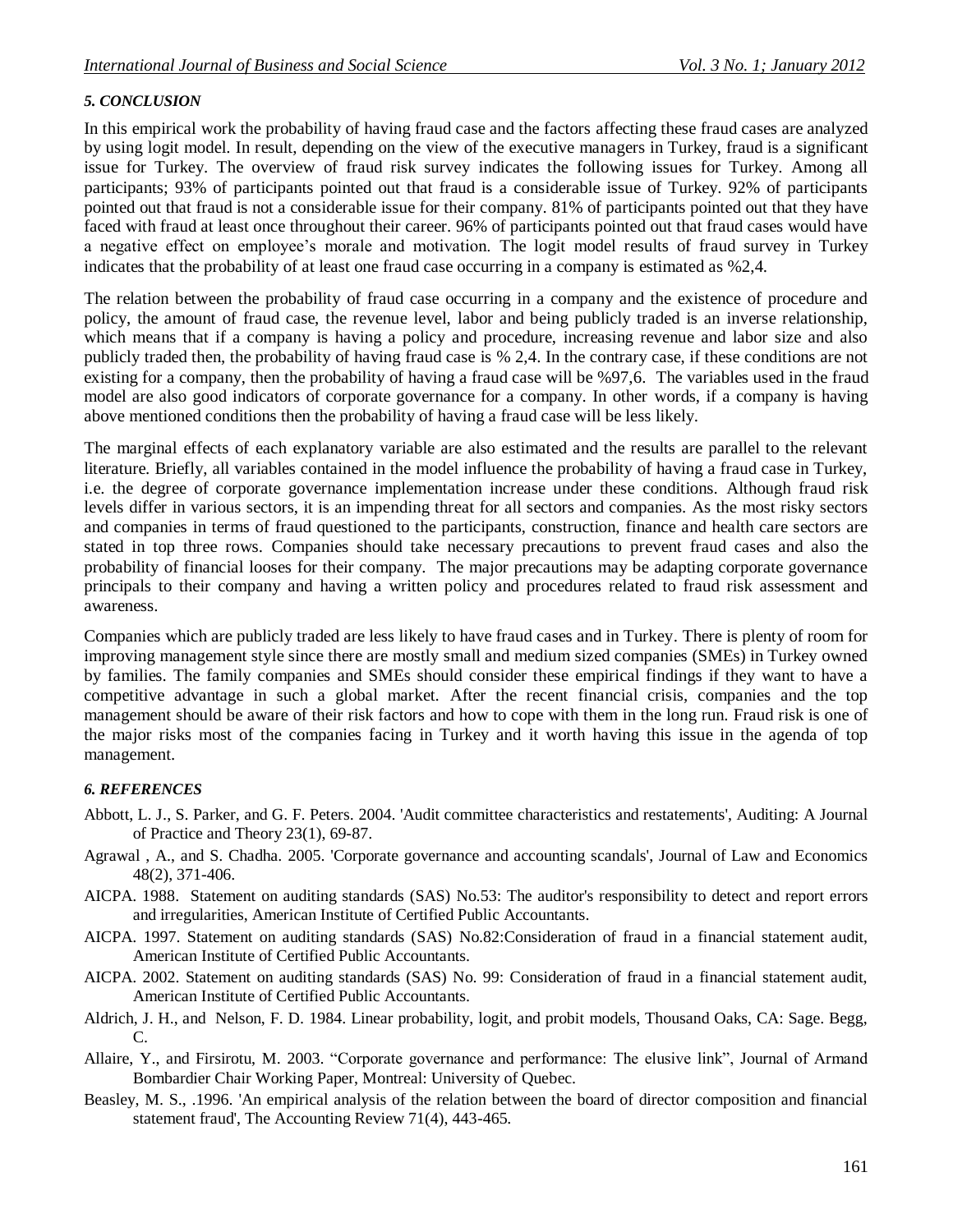DeMaris, A. 1995. A Tutorial in Logistic Regression, Journal of Marriage and the Family, Vol. 57, No. 4, Nov. 956- 968.

- Erickson, M., M. Hanlon, and E. L. Maydew. 2006. 'Is there a link between executive equity incentives and accounting fraud?', Journal of Accounting Research 44(1), 113-143.
- Farber, D. B. 2005. 'Restoring trust after fraud: Does corporate governance matter?', The Accounting Review 80(2), 539-561.
- Hanushek, E. A., and J. E. Jackson. 1977. Statistical methods for social scientists, New York: Academic Press.
- Kinney, W. R., Z.**-**V. Palmrose, and S. Scholz. 2004. 'Auditor independence, non-audit services, and restatements: Was the U.S. Government right?', Journal of Accounting Research 42(3), 561-588.
- KPMG Türkiye. 2009. Yöneticilerin Bakış Açısı ile Türkiye"de Suistimal: Riskler, Etkiler ve Alınması Gereken Dersler[, www.kpmg.com.tr.](http://www.kpmg.com.tr/)
- Maddala,G.S. 1983. Limited dependent and qualitative variables in econometrics, Cambridge, England: Cambridge University Press.
- Srinivasan, S. 2005. 'Consequences of financial reporting failure for outside directors: Evidence from accounting restatements and audit committee members', Journal of Accounting Research 43(2), 291-334.
- Vona, L.W. 2008. Fraud Risk Assessment- Building a Fraud Audit Program, Published by John Wiley & Sons, Inc., Hoboken, New Jersey.
- Zandstra, G. 2002. 'Enron, board governance and moral failings', Corporate Governance 2(2), 16-19.

| <b>AWARENESS</b><br><b>THEORY</b>   |                                                                               |                                                                                                                        | <b>METHODOLOGY</b>                                                                                                                                                                                                                                                                                                                                                                                                                                                                                                                                                                                           |  |  |
|-------------------------------------|-------------------------------------------------------------------------------|------------------------------------------------------------------------------------------------------------------------|--------------------------------------------------------------------------------------------------------------------------------------------------------------------------------------------------------------------------------------------------------------------------------------------------------------------------------------------------------------------------------------------------------------------------------------------------------------------------------------------------------------------------------------------------------------------------------------------------------------|--|--|
| <b>Awareness</b><br>flags of fraud: | - of<br>the red                                                               | provides<br><b>Theory</b><br>an<br>understanding how fraud<br>in<br>business<br>occurs<br>$\mathbf{a}$<br>environment: | Methodology designed to locate and reveal fraudulent<br>transactions. The methodology employed in designing<br>a fraud audit program consists of the following stages:                                                                                                                                                                                                                                                                                                                                                                                                                                       |  |  |
| I.<br>П.                            | Fraud concealment<br>strategies<br>Sophistication<br>of<br>concealment<br>the | Fraud definitions<br>I.<br>$\Pi$ .<br>The fraud triangle                                                               | I.<br>Define the scope of fraud to be included and<br>excluded from the audit program.<br>П.<br>compliance<br>with<br>Verify<br>applicable<br>the<br>professional standards.                                                                                                                                                                                                                                                                                                                                                                                                                                 |  |  |
| Ш.                                  | strategy<br>Indicators<br>of<br>fraudulent<br>transactions                    |                                                                                                                        | Ш.<br>Develop the fraud risk assessment including:<br>Identify the type of fraud risk.<br>a.<br>Identify business processes or accounts at<br>$\mathbf{b}$ .<br>risk.<br>Internal controls are linked to the fraud risk.<br>C <sub>1</sub><br>Concealment strategies revealed using the red<br>d.<br>flags of fraud.<br>Develop a sampling plan to search for the<br>e.<br>specific fraud scheme.<br>f.<br>Develop<br>the<br>fraud<br>appropriate<br>audit<br>procedures.<br>IV.<br>Write the fraud audit report.<br>V.<br>Understand the fraud conversion cycle.<br>VI.<br>Perform the fraud investigation. |  |  |

#### **Appendix 1: ATM: AWARENESS, THEORY AND, METHODOLOGY**

Resource: (Vona 2008, 4)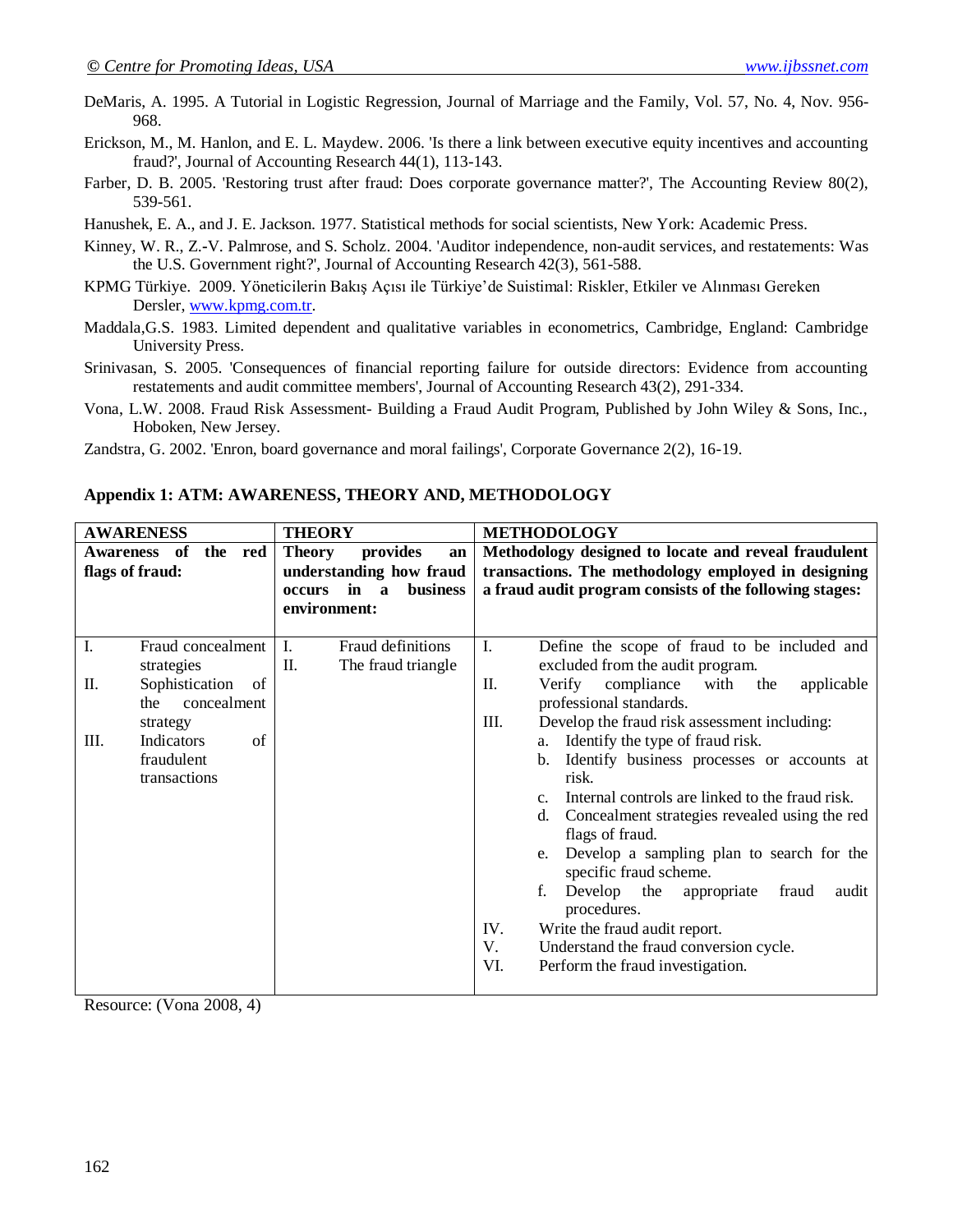# **Appendix 2: OVERVIEW OF FRAUD RISKS SURVEY**

| Who, Why, What:                          | <b>Prevention, Detection</b>                  | <b>Fraud Risk</b> | Our survey results also indicate that;                               |  |
|------------------------------------------|-----------------------------------------------|-------------------|----------------------------------------------------------------------|--|
| <b>Fraudsters and</b>                    | and Investigation                             | <b>Management</b> |                                                                      |  |
| Fraud                                    |                                               |                   |                                                                      |  |
| • Approximately                          | • 30% of participant                          | Among all         | • the most common three steps to prevent fraud are;                  |  |
| 40% of participants                      | executives pointed out                        | interviewee       | controlling the correctness of employees' resumes,                   |  |
| consider that fraud                      | that their companies                          | executives;       | identifying fraud risks and whistle blowing mechanism                |  |
| can be committed by                      | are not subject to any                        | $\cdot$ 71% of    | and the management systems about those risks.                        |  |
| employees and                            | sort of fraud risk; they                      | participants      | • only 11% of participants have specific departments to              |  |
| executives in their                      | are also not                                  | pointed out that  | fight with fraud risks                                               |  |
| company. This ratio                      | forecasting any fraud                         | no fraud risk     | • 54% of participants pointed out that the organizations             |  |
| is followed by                           | risks by the                                  | management        | don't have special systems that employees can report                 |  |
| suppliers and service                    | forthcoming three                             | plan exists       | their suspicion concerning doubtful events                           |  |
| providers with the                       | years.                                        | within the        | • 45% of participants pointed out that the incidents are             |  |
| proportion of 33%.                       | • 66% of participants                         | company they      | followed via legal ways                                              |  |
| • The ratio of                           | consider that the                             | are working for.  | • Approximately 50% of participants pointed out that the             |  |
| organizations that                       | internal control                              | $\cdot$ 42% of    | organizations are not aware of the whether there is an               |  |
| pay more than TL                         | function within their                         | participants      | increase of the claims made in last two years about                  |  |
| 1,000,000 each year                      | organization is                               | pointed out       | fraud, corruption, bribe, and etc.                                   |  |
| to service providers                     | adequate to prevent                           | those proactive   | • 66% of participants pointed out that the organizations             |  |
| which are                                | fraudulent acts.                              | controls against  | do not use any advanced computer programs to figure                  |  |
| considered as one of                     | • Fraudulent acts                             | fraudulent acts   | out the risky areas                                                  |  |
| the most risky third                     | occurred in the                               | are assumed to    | • 72% of participants pointed out that the organizations             |  |
| parties in terms of                      | companies that                                | be a              | do resume check when hiring new employees                            |  |
| fraud is 43%. 66%                        | participated in our                           | responsibility of | • 61% of participants pointed out that the organizations             |  |
| of companies                             | survey have mostly                            | internal control  | particularly check the employment history of the                     |  |
| consider that                            | detected by internal                          | departments.      | candidate                                                            |  |
| payments to the                          | controls, whistle                             |                   | • 79% of participants pointed out that the organizations             |  |
| service providers are                    | blowing and                                   |                   | consider that resume check is necessary for all                      |  |
| effectively                              | coincidences were                             |                   | employees and %19 of them consider that it is necessary              |  |
| controlled.                              | following internal<br>controls.               |                   | for employees who have permission to access strategic<br>information |  |
| • According to the<br>participants, most | • 64% of detected                             |                   | • 95% of participants pointed out that the organizations             |  |
| important facilitators                   | fraud cases are                               |                   | are aware of the importance of the corporate intelligence            |  |
| in the occurrence of                     | investigated by the                           |                   | and integrity work done about their strategic partners               |  |
| fraud are insufficient                   | internal teams within                         |                   | • 85% of participants pointed out that the organizations             |  |
| proactive control                        | the companies.                                |                   | consider that evaluation of the integrity before                     |  |
| environment,                             | • Actions that have                           |                   | partnership is a crucial part of the process                         |  |
| insufficient                             | been taken upon the                           |                   | • 82% of participants pointed out that the organizations             |  |
|                                          | importance attached   detection of fraudulent |                   | having whistle blower/hot lines remark that these lines              |  |
| to the controls by the                   | act are respectively                          |                   | are managed by organization employees                                |  |
| management,                              | termination of                                |                   | • According to our survey, 50% of the reported issues to             |  |
| inexistence or disuse                    | fraudsters'                                   |                   | those lines, are resulted with investigation.                        |  |
| of business                              | employment and                                |                   | • 86% of the organizations using forensic technologies,              |  |
| procedures.                              | reviewing the                                 |                   | remark that they believe the efficiency of those                     |  |
| • Most commonly                          | adequacy of control                           |                   | programs                                                             |  |
| encountered                              | environment against                           |                   | • 84% of the organizations using forensic technology                 |  |
| fraudulent act types                     | fraudulent acts within                        |                   | tools remark that those systems like real time data                  |  |
| are theft of company                     | the company.                                  |                   | analysis are sufficient and beneficial to detect fraud               |  |
| assets, corruption                       |                                               |                   | • 88% of the organizations consider that in Turkish                  |  |
| and counterfeit.                         |                                               |                   | business world bribe is given under the name of 'gift'               |  |
|                                          |                                               |                   | • 13% of the organizations cite that they get offers from            |  |
|                                          |                                               |                   | their foreign partners to implement bribe protection                 |  |
|                                          |                                               |                   | program                                                              |  |
|                                          |                                               |                   | • 64% of the organizations have policies against                     |  |
|                                          |                                               |                   | corruption and fraud                                                 |  |